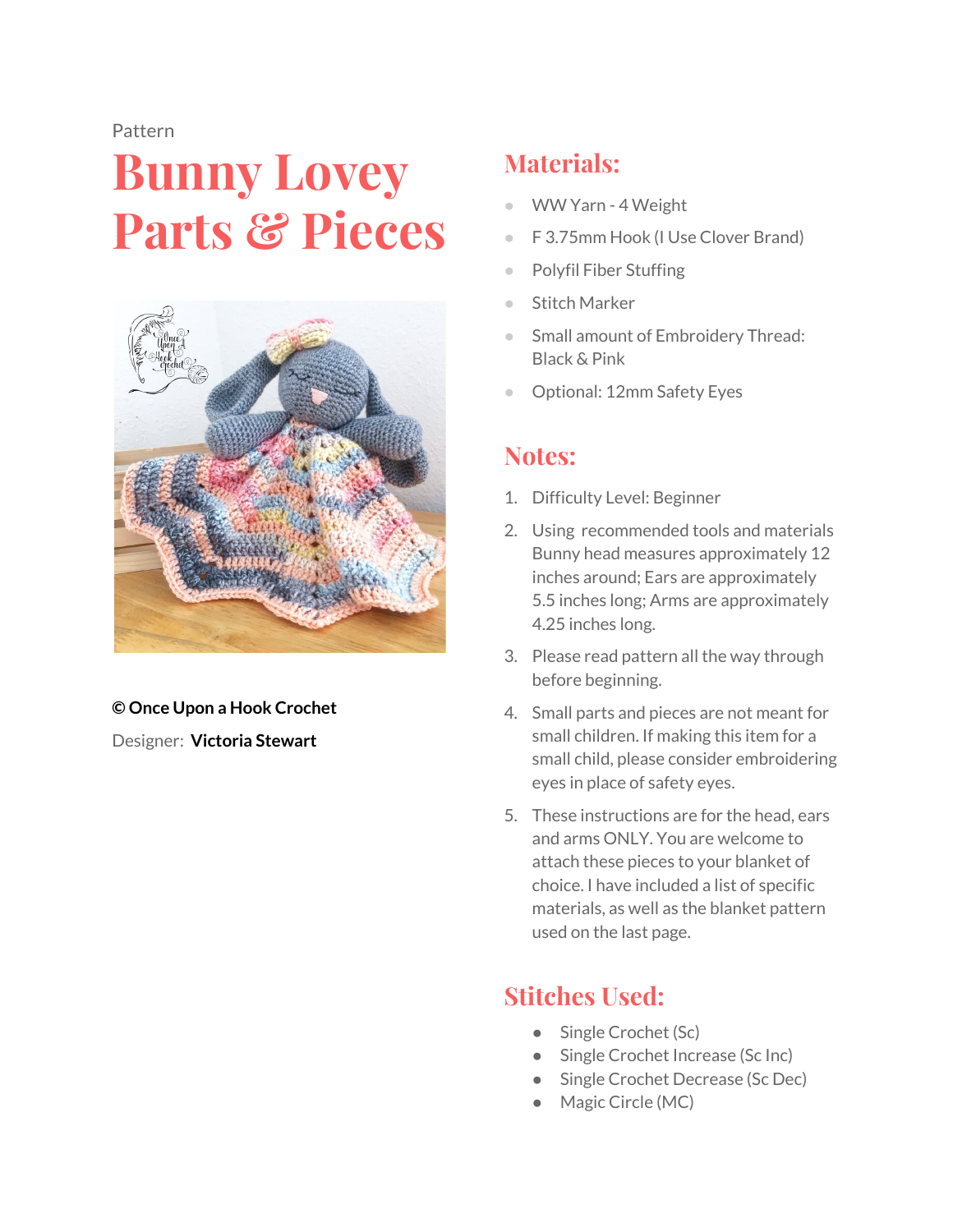$\bullet$  ( ) Repeat instructions x times

#### **Head:**

Work in the round. Do NOT slip stitch to join **ROUND 1:** MC, Sc x 6 into ring (6) **ROUND 2:** Sc Inc x 6 (12) **ROUND 3:** (Sc Inc x 1, Sc x 1) x 5, Sc Inc x 2 (19) **ROUND 4:** (Sc Inc x 1, Sc x 2) x 5, Sc x 4 (24) **ROUND 5:** (Sc Inc x 1, Sc x 3) x 6 (30) **ROUND 6:** (Sc Inc x 1, Sc x 4) x 5, Sc x 5 (35) **ROUND 7:** (Sc Inc x 1, Sc x 5) x 5, Sc x 5 (40) **ROUND 8:** (Sc Inc x 1, Sc x 9) x 4 (44) **ROUND 9:** (Sc Inc x 1, Sc x 10) x 4 (48) **ROUND 10:** (Sc Inc x 1, Sc x 15) x 3 (51) **ROUND 11:** (Sc Inc x 1, Sc x 16) x 3 (54) **ROUND 12:** (Sc Inc x 1, Sc x 26) x 2 (56) **ROUND 13:** (Sc Inc x 1, Sc x 27) x 2 (58) **ROUND 14:** Sc x 58 (58) **ROUND 15:** Sc Inc x 1, Sc x 57 (59) **ROUND 16:** Sc Dec x 1, Sc x 57 (58) **ROUND 17:** Sc x 28, Sc Dec x 1, Sc x 28 (57) **ROUND 18:** (Sc Dec x 1, Sc x 26) x 2, Sc x 1 (55) **ROUND 19:** (Sc x 16, Sc Dec x 1) x 3, Sc x 1 (52) **ROUND 20:** (Sc Dec x 1, Sc x 15) x 3, Sc x 1 (49) **ROUND 21:** (Sc x 7, Sc Dec x 1, Sc x 7) x 3, Sc x 1 (46)

**ROUND 22:** (Sc x 3, Sc Dec x 1, Sc x 4) x 5, Sc x 1 (41)

You will want to insert - or - embroider your eyes at this point. Eyes are placed between rounds 17-18.

**ROUND 23:** (Sc Dec x 1, Sc x 8) x 4, Sc x 1 (37)

**ROUND 24:** (Sc x 5, Sc Dec x 1) x 5, Sc x 2 (32)

Begin stuffing head. Continue stuffing as you go.

**ROUND 25:** (Sc Dec x 1, Sc x 3) x 6, Sc x 2 (26)

**ROUND 26:** (Sc x 1, Sc Dec x 1, Sc x 1) x 6, Sc  $x 2 (20)$ 

**ROUND 27:** (Sc Dec x 1, Sc x 1) x 6, Sc x 2  $(14)$ 

**ROUND 28:** Sc Dec x 7 (7)

Finish off by weaving a long end through your last round and cinching close. Leave remaining length for attaching head to blanket.

You will also want to embroider your bunny's nose at this point. Nose is placed centered between the eyes between rows 21-23. Nose spans across 5 stitches, gradually decreasing to a blunt "point" towards the bottom. (Reference A)

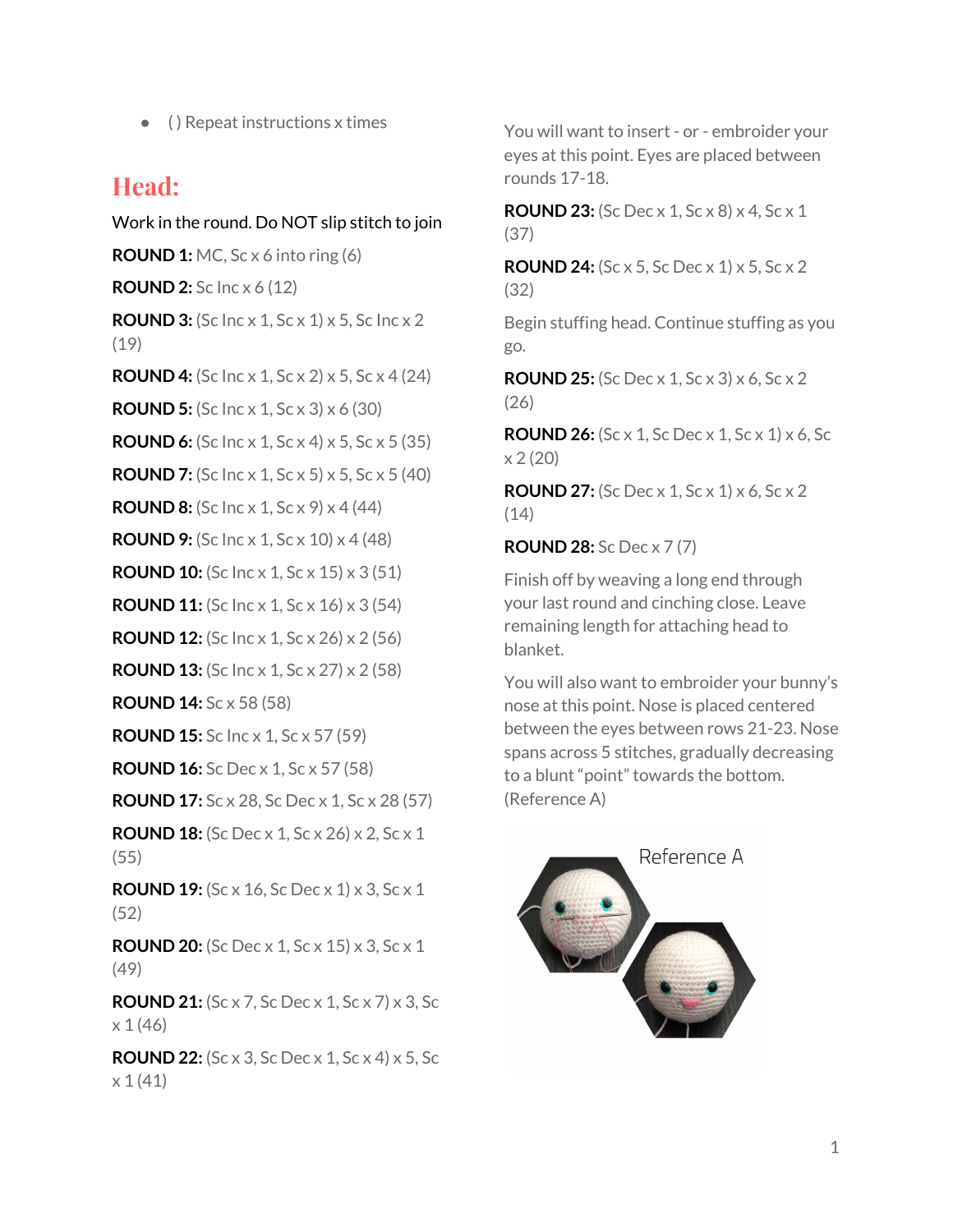#### **Ears - Make <sup>2</sup>:**

Work in the round. Do NOT slip stitch to join. **ROUND 1:** MC, Sc x 6 into ring (6) **ROUND 2:** Sc Inc x 6 (12) **ROUND 3:** (Sc Inc x 1, Sc x 1) x 5, Sc Inc x 2 (19) **ROUND 4:** (Sc Inc x 1, Sc x 2) x 5, Sc x 4 (24) **ROUND 5:** (Sc Inc x 1, Sc x 3) x 6 (30) **ROUND 6:** (Sc Inc x 1, Sc x 4) x 5, Sc x 5 (35) **ROUND 7-9:** Sc x 35 (35) **ROUND 10:** (Sc Dec x 1, Sc x 3) x 7 (28) **ROUND 11-12:** Sc x 28 (28) **ROUND 13:** (Sc Dec x 1, Sc x 2) x 7 (21) **ROUND 14-16:** Sc x 21 (21) **ROUND 17:** (Sc Dec x 1, Sc x 1) x 7 (14)

**ROUND 18-30:** Sc x 14 (14)

Do not stuff. Fold edges together and Sc across row. Finish off leaving a long tail for attaching to head.

Ears are attached on either side of the head between rounds 7-8. (Reference B)



#### **Arms - Make <sup>2</sup>:**

Work in the round. Do NOT slip stitch to join.

**ROUND 1:** MC, Sc x 6 into ring (6)

**ROUND 2:** Sc Inc x 6 (12)

**ROUND 3:** (Sc Inc x 1, Sc x 1) x 5, Sc Inc x 2 (19)

**ROUND 4:** (Sc Inc x 1, Sc x 2) x 5, Sc x 4 (24)

**ROUND 5-8:** Sc x 24 (24)

**ROUND 9:** (Sc Dec x 1, Sc x 3) x 4, Sc Dec x 1,  $Sc \times 2(19)$ 

**ROUND 10-12:** Sc x 19 (19)

**ROUND 13:** (Sc Dec x 1, Sc x 2) x 4, Sc Dec x 1, Sc x 1 (14)

**ROUND 14-20:** Sc x 14 (14)

Stuff arms. Fold edges together and Sc across row. Finish off leaving a long tail for attaching to blanket.

# **Assembly:**

Create your blanket, using the pattern of your choice. The "average" size for most lovey blankets will be between 17 and 19 inches across, depending on what pattern you are using; as well as the final look you are going for.

Attach arms and head securely to blanket and weave in all ends.